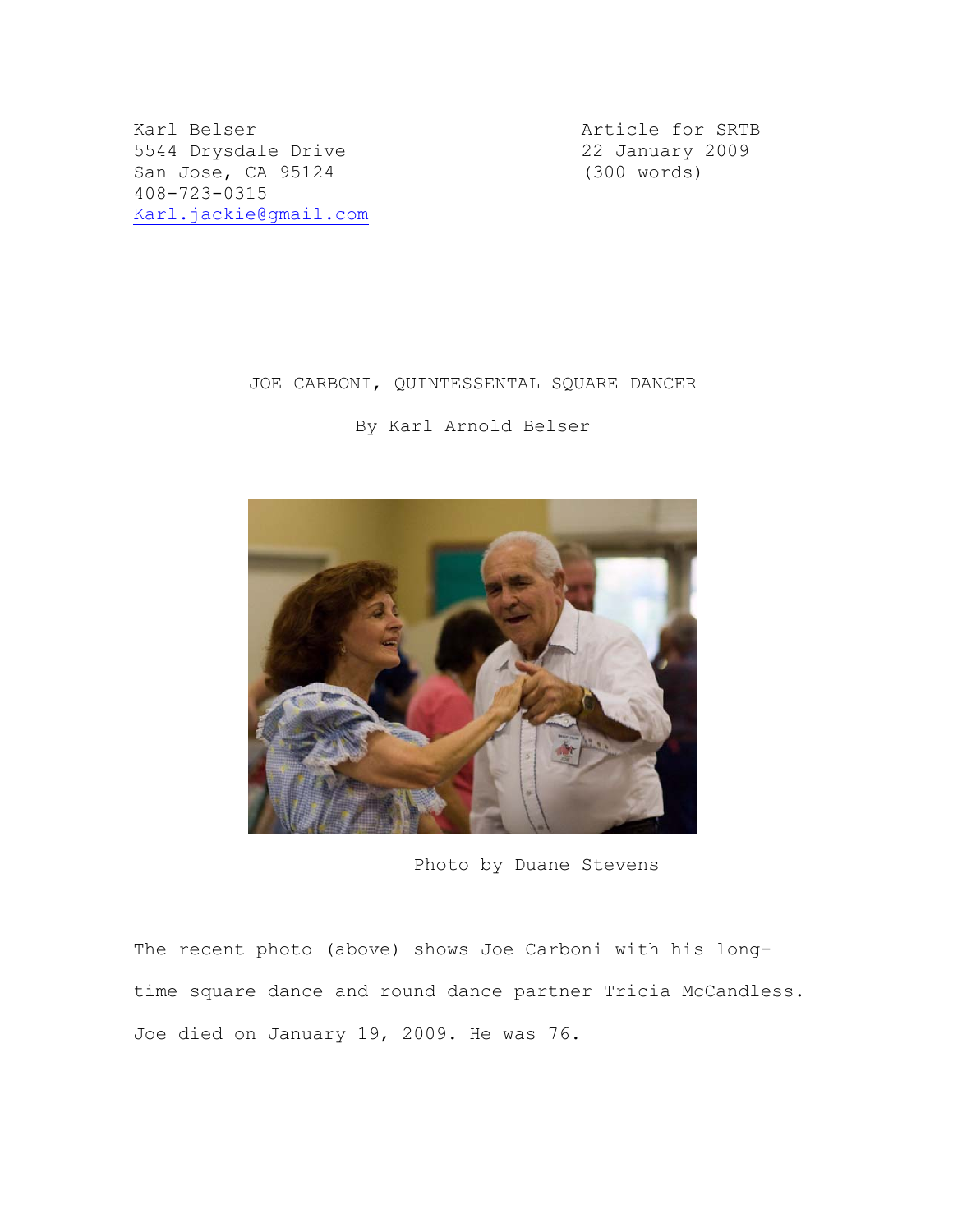Joe was a member of the Outlaws, the Rockin' Jokers and the Single Squares of Sunnyvale (SSS) square dance clubs. Joe has also been one of the directors of the Committee to Promote Square Dancing (CPSD) since it's inception in 1999.

Square dancing was a large part of Joe's life. He was that father figure who always made sure that the hall could be opened, that there was water to drink, cups to drink out of, plates for the food, and that the chairs were set up if, for some reason, there was a mix-up. His clubs came to depend upon him as a core resource.

Among Joe's many contributions was his leadership as president of the Rafter Rockers to merge with the Jokers to form the Rockin' Jokers in 2005.

Joe, as a board member of the SSS and CPSD, arranged to sponsor square dancing at the Tapestry & Arts Festival over Labor Day weekend in downtown San Jose. In the last few years there have been afternoon hoedowns at Tapestry with the best of the local callers. These hoedowns were well attended and resulted in many new students joining the fall square dance classes.